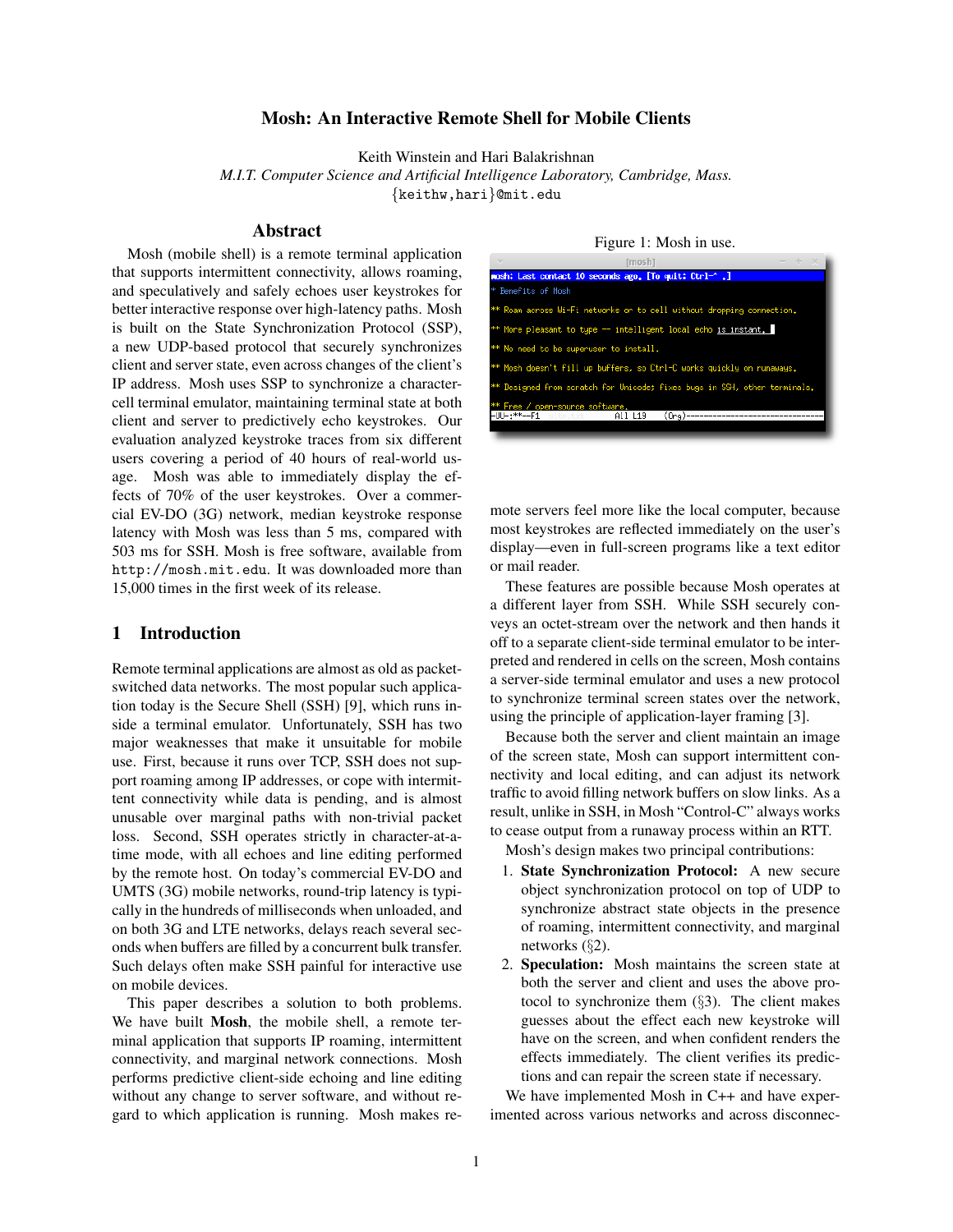tions (§4). Mosh is free software, distributed with a variety of operating systems and at http://mosh.mit.edu. Mosh was downloaded more than 15,000 times in its first week of release in April 2012. An example of Mosh's interface is shown in Figure 1.

### 2 State Synchronization Protocol

Mosh works to convey the most recent state of the screen from server to client at a "frame rate" chosen based on network conditions. This allows the server to avoid filling up network buffers, because it does not need to send every octet generated by the application. (The reverse direction has less flexibility because the client must send every keystroke to the server.)

Supporting this is SSP, a lightweight secure datagram protocol to synchronize the state of abstract objects between a local node, which controls the object, and a remote host that may be only intermittently connected.

A state-synchronization approach is appropriate for tasks like editing a document or using an e-mail or chat application, which control the entire screen and provide their own means of navigation through a document or chat session. But it causes trouble for a task like "cat" ing a large file to the screen, where the user might rely on having accurate history on the scrollback buffer.

When these semantics are a problem, the user can use a pager such as less or more, or can use the screen or tmux utilities, which are essentially pagers for the entire terminal. Future versions of Mosh will allow the user to browse the scrollback history.

The Mosh system runs SSP in each direction, instantiated on two different kinds of objects. From client to server, the objects represent the history of the user's input. From server to client, the objects represent the contents of the terminal window.

### 2.1 Protocol design goals

SSP's design goals were to:

- 1. Leverage existing infrastructure for authentication and login, e.g., SSH.
- 2. Not require any privileged code.
- 3. At any time, take the action best calculated to fastforward the remote host to the sender's current state.
- 4. Accommodate a roaming client whose IP address changes, without the client's having to know that a change has happened.
- 5. Recover from dropped or reordered packets.
- 6. Ensure confidentiality and authenticity.

Because SSP doesn't use any privileged code or authenticate users, and key exchange happens out-of-band, its security concerns are simplified. To bootstrap the session, the user runs a script that logs in to the remote host using conventional means (*e.g.*, SSH) and runs the unprivileged server. This program listens on a high UDP port and prints out a random shared encryption key. The system then shuts down the SSH connection and talks directly to the server over UDP.

SSP is organized into two layers. A datagram layer sends UDP packets over the network, and a transport layer is responsible for conveying the current object state to the remote host.

### 2.2 Datagram Layer

The datagram layer maintains the "roaming" connection. It accepts opaque payloads from the transport layer, prepends an incrementing sequence number, encrypts the packet, and sends the resulting ciphertext in a UDP datagram. It is responsible for estimating the timing characteristics of the link and keeping track of the client's current public IP address.

The security of the system is built on AES-128 in the Offset Codebook (OCB) mode [5], which provides confidentiality and authenticity with a single secret key.

To handle reordered and repeated packets, SSP relies on the principle of idempotency. Each datagram sent to the remote site represents an idempotent operation at the recipient—a "diff" between a numbered source and target state. As a result, unlike Datagram TLS and Kerberos, SSP does not need to maintain a replay cache or other message history state, simplifying the design and implementation.

Client roaming. Every time the server receives an authentic datagram from the client with a sequence number greater than any before, it sets the packet's source IP address and UDP port number as its new "target." As a result, client roaming happens automatically, without the client's timing out or even knowing that it has changed public IP addresses.

Estimating round-trip time and RTT variation. The datagram layer is also responsible for estimating the smoothed round-trip time (SRTT) and RTT variation (RTTVAR) of the connection. Every outgoing datagram contains a millisecond timestamp and an optional "timestamp reply," containing the most recently-received timestamp from the remote host.

We use the algorithm of TCP [7] with three changes:

- 1. Because every datagram has a unique sequence number, there is no ambiguity between the timestamps of retransmissions of the same payload.
- 2. SSP adjusts the "timestamp reply" by the amount of time since it received the corresponding timestamp.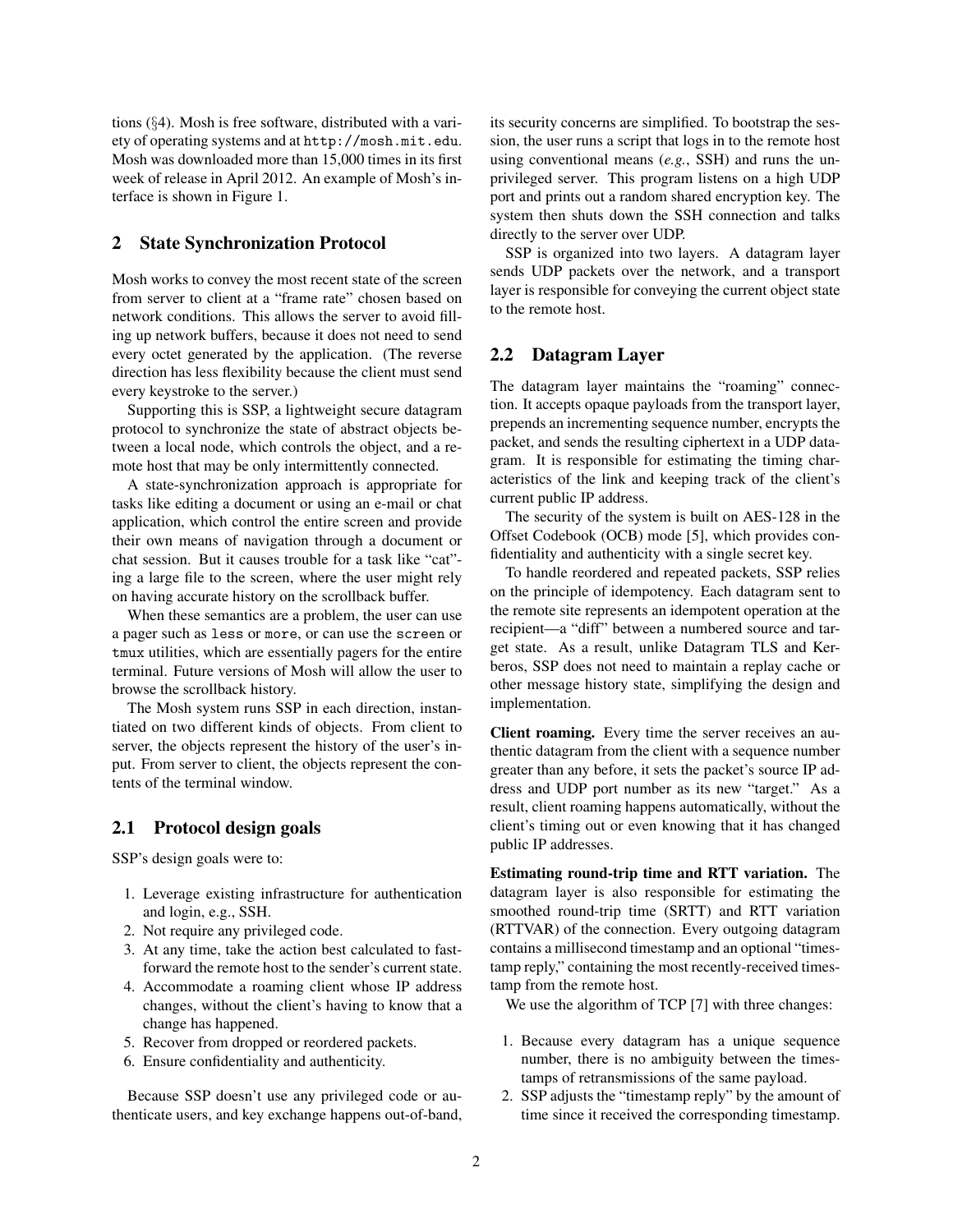Therefore, policies like delayed ACKs do not affect the accuracy of the RTT estimates.

3. We reduce the lower limit on the retransmission timeout to be 50 ms instead of one second. SSH runs over TCP and rarely benefits from fast retransmissions, meaning it generally cannot detect a dropped keystroke in less than a second.

### 2.3 Transport Layer

The transport layer synchronizes the contents of the local state to the remote host, and is agnostic to the type of objects sent and received.

Transport sender behavior: The transport sender updates the receiver to the current state of the object by sending an Instruction: a self-contained message listing the source and target states and the binary "diff" between them. This "diff" is a *logical* one, calculated by the object implementation. The ultimate semantics of the protocol depend on the type of object, and are not dictated by SSP. For example, for user inputs, the diff contains every intervening keystroke, whereas for screen states, it is only the minimal message that transforms the client's frame to the current one.

Transport sender timing: Because SSP can construct a diff between any two object states, it is not required to send every octet it receives from the host and can modulate the "frame rate" based on network conditions. The minimum interval between frames is set at half the smoothed RTT estimate, so there is about one Instruction in flight to the receiver at any time.<sup>1</sup>

As a result, when a process goes haywire and floods the terminal, network buffers do not fill up and increase latency, so unlike in prior work, Control-C and other interrupt sequences continue to work.

The transport sender uses delayed acks, similar to TCP, to cut down on excess packets. In more than 99.9% of cases in our experiments, a delay of 100 ms was sufficient to let the delayed ACK piggyback on host data.

The server also pauses from the first time its object has changed before sending off an Instruction, because updates to the screen tend to clump together, and it would be wasteful to send off a new frame with a partial update and then have to wait the full "frame rate" interval before sending another. A collection interval of 8 ms was chosen as optimal after analyzing application traces (§4).

SSP sends an occasional heartbeat to allow the server to learn when the client has roamed to a new IP address, and to allow the client to warn the user when it hasn't recently heard from the server. The heartbeat also keeps the connection open when the client is behind a network address translator. We chose an interval of 3 seconds to compromise between responsiveness and the desire to reduce unnecessary chatter.

## 3 A Remote Terminal with Speculative Local Echo

To support the Mosh application, we implemented a terminal emulator that obeys the SSP object interface. The client sends all keystrokes to the server, which applies them and maintains the authoritative state of the terminal, which it in turn synchronizes back to the client.

The client intelligently guesses the effect that keystrokes will have on the terminal, and in most cases can speculatively apply such effects immediately. The client observes the success of its predictions to decide how confident to be and whether to display the predictions to the user.

On high-delay connections, we underline unconfirmed predictions so the user doesn't become misled. This underline trails behind the user's cursor and disappears gradually as responses arrive from the server. Occasional mistakes can be removed within an RTT and do not cause lasting effect.

### 3.1 Implementing the terminal emulator

Mosh's terminal emulator implements the subset of the ISO/IEC 6429/ECMA-48 language [1] used by typical terminal emulators, including the xterm, gnome-terminal, Terminal.app, and PuTTY programs for X11, OS X, and Windows. This protocol was popularized by Digital Equipment Corp. in the 1970s and 80s and specifies a series of escape sequences to move the cursor, render characters in bold and colors, erase areas of the screen, etc. The protocol is bidirectional, as the host can query the terminal for its current character position and ask it to identify itself.

### 3.2 Speculative local echo

Because Mosh operates at the terminal emulation layer and maintains the screen state at both the server and client, it is possible for the client to make predictions about the effect of user keystrokes and later verify its predictions against the authoritative screen state coming from the server.

Most Unix applications operate similarly in response to user keystrokes. They either echo the key at the current cursor location or not. As a result, it is possible to approximate a local user interface for arbitrary remote applications. We use this technique to boost the perceived interactivity of a Mosh session over a high-latency network or one with packet loss.

<sup>&</sup>lt;sup>1</sup>We cap the maximum frame rate at 50 Hz, roughly the limit of human perception, to save unnecessary traffic on low-latency paths.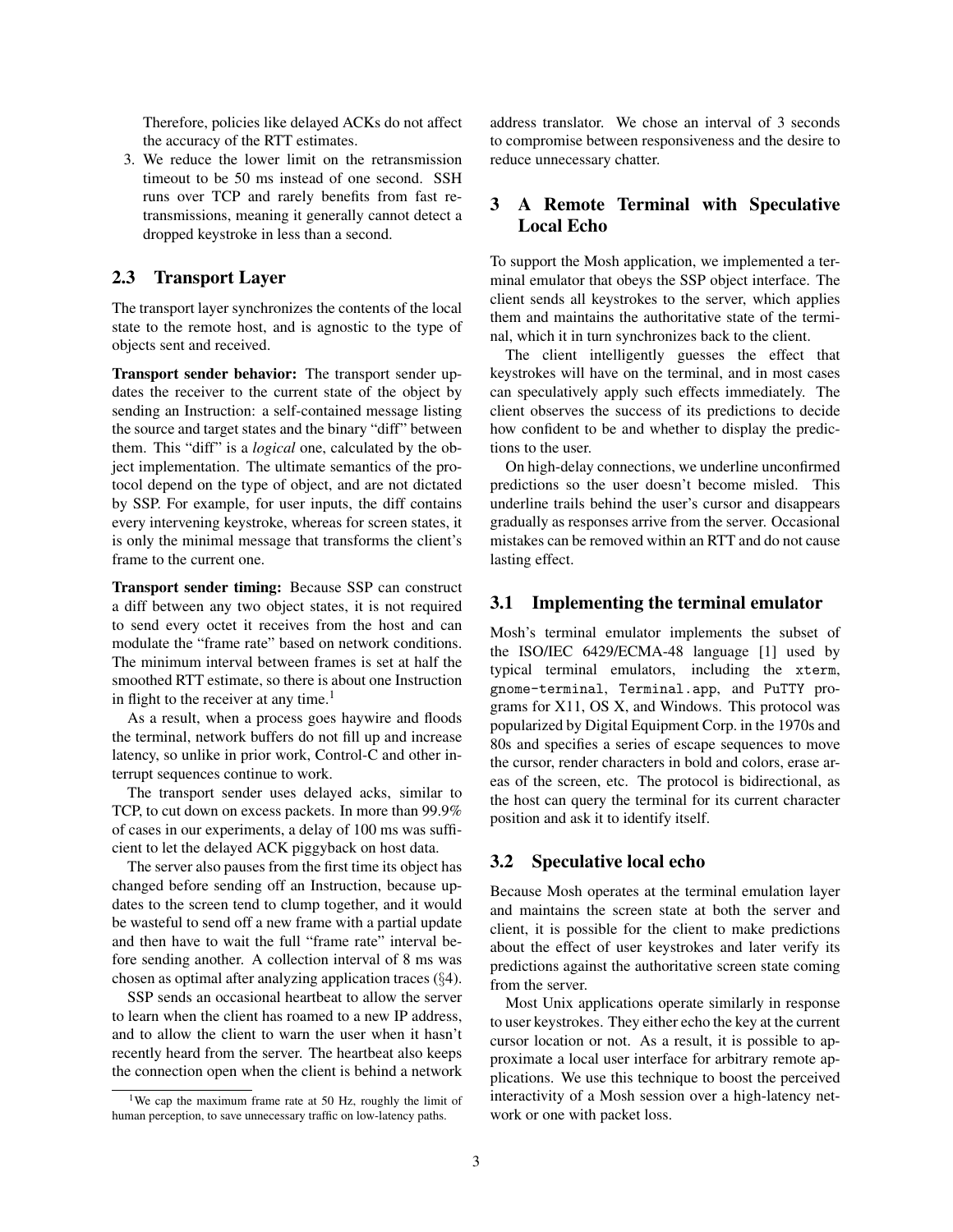Our general strategy is for the Mosh client to make an echo prediction each time the user hits a key, but not necessarily to display this prediction immediately.

The predictions are made in groups known as "epochs," with the intention that either all of the predictions in an epoch will be correct, or none will. An epoch begins tentatively, making predictions only in the background. If any prediction from a certain epoch is confirmed by the server, the rest of the predictions in that epoch are immediately displayed to the user, along with any future predictions in the same epoch.

Some user keystrokes are likely to alter the host's echo state from echoing to not, or are otherwise hard to predict, including the up- and down-arrow keys and control characters. These cause Mosh to lose confidence and increment the epoch, so that future predictions are made in the background again.

In practice, this approach accommodates a wide variety of application behaviors, including multi-mode editors like vi (which sometimes echo conventionally and sometimes don't), and the possibility that the user might type a command at the prompt (*e.g.*, passwd) that stops server-side echoes after the ENTER key is typed.

Because the decision to perform local echo is made entirely based on the application's observed behavior, applications need not be rewritten to accommodate local echo. Unlike prior work, Mosh's local echo works even with full-screen programs (like emacs) that put the terminal driver in "raw" mode and do their own echoing.

In typical use, Mosh can display immediately the effects of almost all "typing," which constitutes more than two-thirds of user keystrokes in our captures. The remaining keystrokes are principally "navigation" (such as "n" to move to the next e-mail message in a mail reader), which cannot be predicted locally.

### Server-side assistance for prediction evaluation

For the above algorithm to work properly, the Mosh client must be able to reliably determine whether its echo predictions are correct. Early versions of Mosh attempted to do this with the client only, by simply examining whether a predicted echo was present on the screen by the time the Mosh server had acknowledged the corresponding keystroke.

Unfortunately, in trials, we found that applications sometimes take tens of milliseconds after input is presented to them before echoing to the screen. This can lead the Mosh server to acknowledge an input keystroke before the echo is present in the screen state, and causes the client to conclude that its prediction was incorrect, even though the echo is on the way. This produces annoying flicker as the echo is (mistakenly) removed from the screen, then reinstated when it eventually arrives from the server.

Our initial solution to this problem was a client-side timeout, so that a prediction is not considered incorrect until the corresponding keystroke has been acknowledged by the server *and* a certain amount of time has elapsed. Unfortunately, because of network jitter that can delay the eventual echo beyond the timeout, this too produced an annoying number of false-negatives and resulting flicker. (By contrast, setting the timeout long enough to accommodate large amounts of jitter causes mistaken predictions to linger on the screen for too long.)

Our final solution was to implement a server-side timeout of 50 ms, chosen to contain the vast majority of legitimate application echoes on loaded servers, while still fast enough to rapidly detect mistaken predictions. The terminal object that is synchronized to the client contains an "echo ack" field, representing the latest keystroke that has been presented to the application for at least 50 ms and whose effects ought to be reflected in the current screen. The client has no timeouts of its own, and consequently network jitter does not adversely affect the client's ability to evaluate whether a prediction is correct. The cost is increased network traffic, because the server often sends an extra datagram 50 ms after a keystroke to convey the echo ack.

In practice, this has eliminated the flicker caused by false-negatives.

## 4 Results

We evaluated Mosh using traces contributed by six users, covering about 40 hours of real-world usage and including 9,986 total keystrokes. These traces included the timing and contents of all writes from the user to a remote host and vice versa. The users were asked to contribute "typical, real-world sessions." In practice, the traces include use of popular programs such as the bash and zsh shells, the alpine and mutt e-mail clients, the emacs and vim text editors, the irssi and barnowl chat clients, the links text-mode Web browser, and several programs unique to each user.

To evaluate typical usage of a "mobile" terminal, we replayed the traces over an otherwise unloaded Sprint commercial EV-DO (3G) cellular Internet connection in Cambridge, Mass. A client-side process played the user portion of the traces, and a server-side process waited for the expected user input and then replied (in time) with the prerecorded server output. We sped up long periods with no activity. The average round-trip time on the link was about half a second.

We replayed the traces over two different remote shell applications, SSH and Mosh, and recorded the user interface response latency to each simulated user keystroke, as seen by the user. The Mosh predictive algorithm and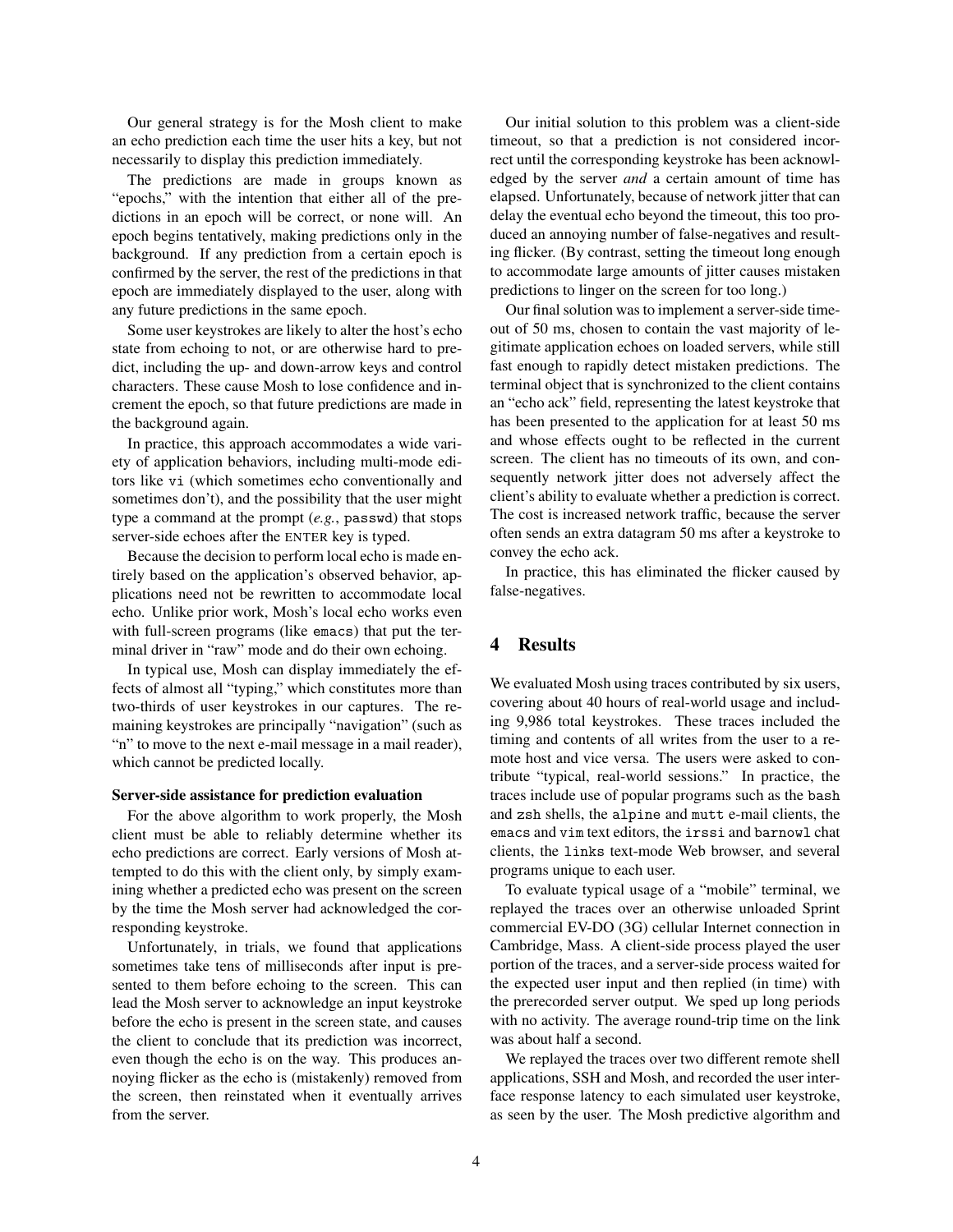

SSP were frozen prior to collecting the traces and were not adjusted in response to their contents or results.<sup>2</sup>

The cumulative distributions and statistics of keystroke response time are shown in Figure 2. When Mosh was confident enough to display its predictions, the response was nearly instant. This occurred about 70% of the time. But many of the remaining keystrokes were "navigation," such as moving to the next e-mail message, and Mosh cannot make a prediction in these cases. For keystrokes it could not predict, Mosh's latency distribution was similar to that of SSH.

Mosh displayed an erroneous prediction, which it fixed within an RTT, for 0.9% of the keystrokes. These generally occurred because of word-wrap (characters that were printed near the end of a line get moved to the next line at an unpredictable time).

#### Appropriateness of timing parameters

We also used the user traces to examine our choice of timing parameters for the SSP sender. Here, we assess the choice for the "collection interval": the pause time after receiving a write from the host, in order to collect writes that may be following in close succession. We disregard the possible benefits of speculative local echo and focus on network performance.

Figure 3 shows the artificial delay introduced by the Mosh server on the applications's screen updates in our traces. Recall that the server obeys two rules: always wait at least the frame-rate interval after a previous frame, and always wait at least the "collection interval" after receiving an initial write from the application. This parameter represents a tradeoff: too short could cause the server to send a tiny initial datagram and then wait before sending more data. But too long would hurt the responsiveness of a typical session.

The ideal value depends on how often, empirically, applications tend to wait between their writes. We had initially guessed that a value of 15 ms would be reasonable; based on the results and user feedback, we adjusted that to 8 ms, the minimum of the curve.

#### Predictive echo on other networks

After tuning the algorithm as discussed above, we evaluated the same user traces replayed over a wireless Internet service loaded with a concurrent TCP download, and a trans-oceanic wired link. Again, Mosh displayed about 70% of the keystrokes instantly, sometimes (but not always) increasing the variance in latencies seen by the user. We summarize these results as follows:

Verizon LTE service in Cambridge, Mass., running one concurrent TCP download:

| Median latency Mean $\sigma$ |                         |                 |
|------------------------------|-------------------------|-----------------|
| $SSH = 5.36$ s               | $5.03 \text{ s}$ 2.14 s |                 |
| Mosh $\leq 0.005$ s          |                         | $1.70 s$ 2.60 s |

MIT-Singapore Internet path (to Amazon EC2 data center):

| Median latency Mean |                       |  |
|---------------------|-----------------------|--|
| $SSH = 273$ ms      | $272 \text{ ms}$ 9 ms |  |
| Mosh $<$ 5 ms       | 86 ms 132 ms          |  |

### Resilience to high packet loss

We also tested SSP's resilience to packet loss without the benefit of predictive local echo. In general, SSP's delay-based rate control and ability to skip intermediate states allow it to handle links with non-congestive packet loss, which TCP was not designed to handle.

We set up a test network with a Linux-based router, using the netem tool to create an artificial RTT of 100 ms and a 29% probability of *i.i.d.* packet loss in each direction, resulting in 50% round-trip packet loss. As expected,  $TCP<sup>3</sup>$  produces huge delays because of lossinduced exponential backoffs:

|                                                | Median Mean                 | $\sigma$ |
|------------------------------------------------|-----------------------------|----------|
| <b>SSH</b>                                     | $0.416 s$ $16.8 s$ $52.2 s$ |          |
| Mosh (no predictions) $0.222 s$ 0.329 s 1.63 s |                             |          |

# 5 Related Work

GNU screen and OpenBSD tmux are popular "terminal multiplexers" that allow the user to detach from and

### Figure 2: Cumulative distribution of keystroke response times with Sprint EV-DO (3G) Internet service

<sup>2</sup>We subsequently "unfroze" and modified the Mosh algorithm in response to the data, including moving the collection interval to 8 ms and adding the server-side timeout and "echo ack" feature to reduce false-negative predictions on slow servers (§3.2). These changes improved Mosh in real-world use but would have little effect on this evaluation, because it used a long-delay link with an unloaded server.

 $3$ Linux 2.6.32 default TCP (cubic)